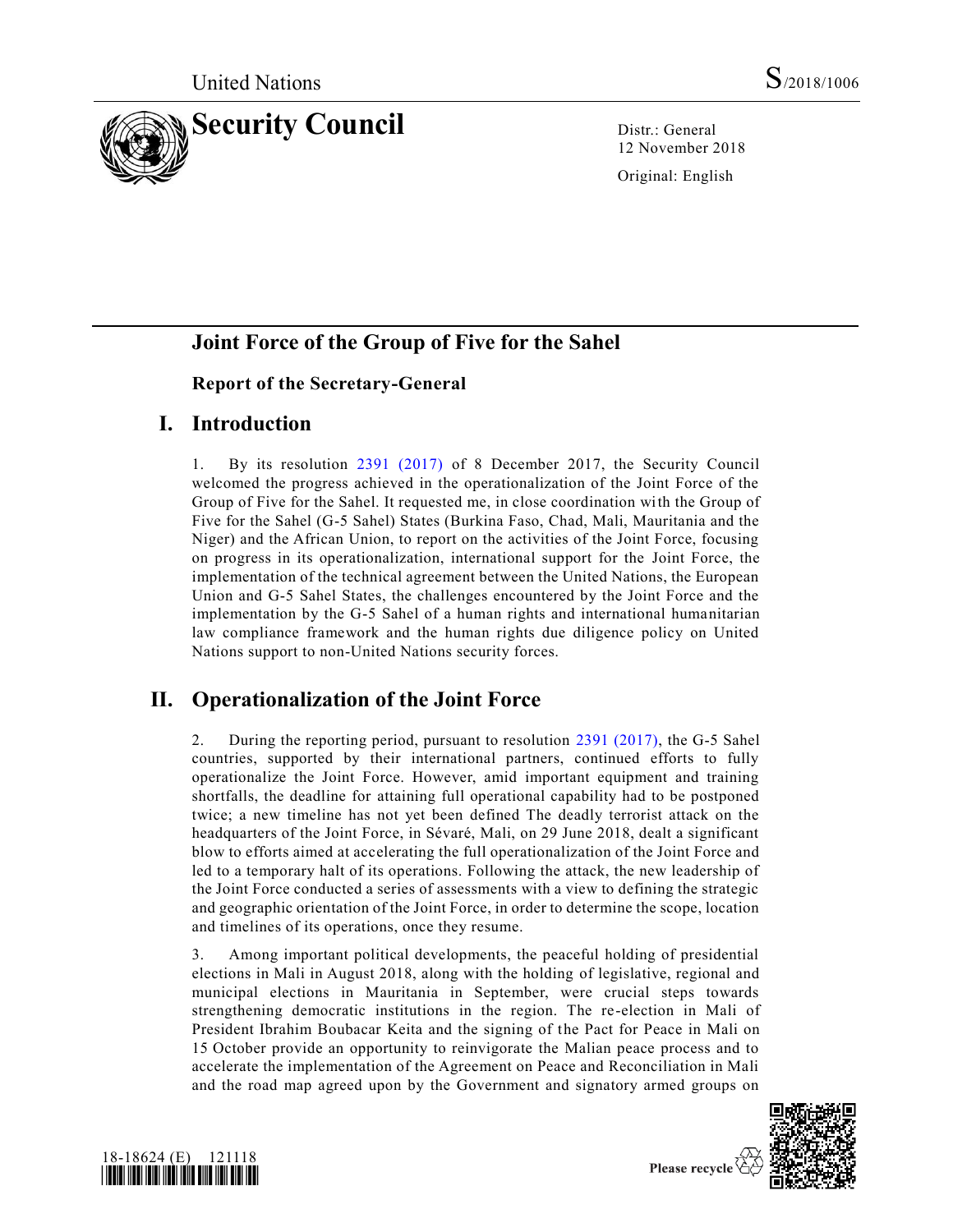22 March. The intensification of efforts to restore and expand State authority in Mali, to foster reconciliation and national cohesion and to carry out critical institutional reforms, including security sector and decentralization reform, will contribute to identifying lasting political solutions to address the root causes of instability in the Sahel region. However, important governance shortfalls and the limited presence of State authority in the Liptako-Gourma area continue to undermine the people's trust in their representatives and hamper the provision of basic social services. The humanitarian situation in the Sahel remains dire and continues to be exacerbated by increasing insecurity and the effects of climate change.

4. The security context in the tri-border area between Burkina Faso, Mali and the Niger and the central corridor of the Joint Force's area of operations has deteriorated rapidly over the last six months. On 1 May 2018, assailants attacked civilian camps in Taylanen and Tindibawen, near the border with the Niger, killing 16 people. On 29 June, the headquarters of the Joint Force came under a complex attack, later claimed by the al-Qaeda-linked Group for the Support of Islam and Muslims, during which a vehicle-borne improvised explosive device breached the barrier of the camp, resulting in the death of two soldiers and serious material damage. On 18 July, a joint mission of the Joint Force and the armed forces of Mali came under attack near N'Tillit, in the border area between Burkina Faso, Mali and the Niger. On 22 August, assailants attacked and ransacked the police station in Solle, in northern Burkina Faso, killing one police officer. On 5 September, an armed group attacked civilian camps in Tinipchi village, on the border between Mali and the Niger, killing 27 people. On 3 October, armed individuals attacked the gendarmerie of Inata, in Soum province, in northern Burkina Faso, killing one policeman and wounding another. On 5 October, several police officers from Burkina Faso were killed when their vehicle hit an improvised explosive device near the border with Mali.

5. In Burkina Faso, in the north, east and southwest of the country, attacks against security and other State personnel, State institutions and public facilities have intensified in recent months. In a particularly disconcerting development, increasing violence was documented in the northeast, along the border with the Niger, as well as in Tillabéri and Tahoua, in the Niger, where a state of emergency continues to be in place. An unprecedented number of asymmetric attacks against local defence and security forces, as well as against the civilian population, were documented during the reporting period. Those attacks suggest that terrorist groups have established themselves in a region well outside the primary areas of operations of international armed forces and the armed forces of G-5 Sahel countries. The Government of Burkina Faso launched a counter-terrorism operation in the east of the country, in addition to similar efforts that are ongoing in the north. In October 2018, opposition leaders and civil society activists held demonstrations in Ouagadougou, denouncing the Government's inability to provide security.

6. On 11 August 2018, a Chadian rebel group based in Libya attacked two Chadian army positions in northern Chad in the first significant cross-border attack by a Chadian rebel group since 2009. The attack, perpetrated by Conseil de commandement militaire pour le salut de la République, occurred 35 kilometres south of the border with Libya, in Kouri Bougouri. The rebels overran two positions, resulting in the Chadian military sending reinforcements that pursued the rebels back across the border.

7. On 26 September 2018, in the margins of the general debate of the seventy-third session of the General Assembly, the United Nations hosted a high-level event on Mali and the Sahel, which was co-chaired by the African Union, the Economic Community of West African States (ECOWAS), the G-5 Sahel, the European Union, the United Nations, France and Algeria. At the event, the G-5 Sahel countries reiterated their commitment to operationalizing the Joint Force as quickly as possible,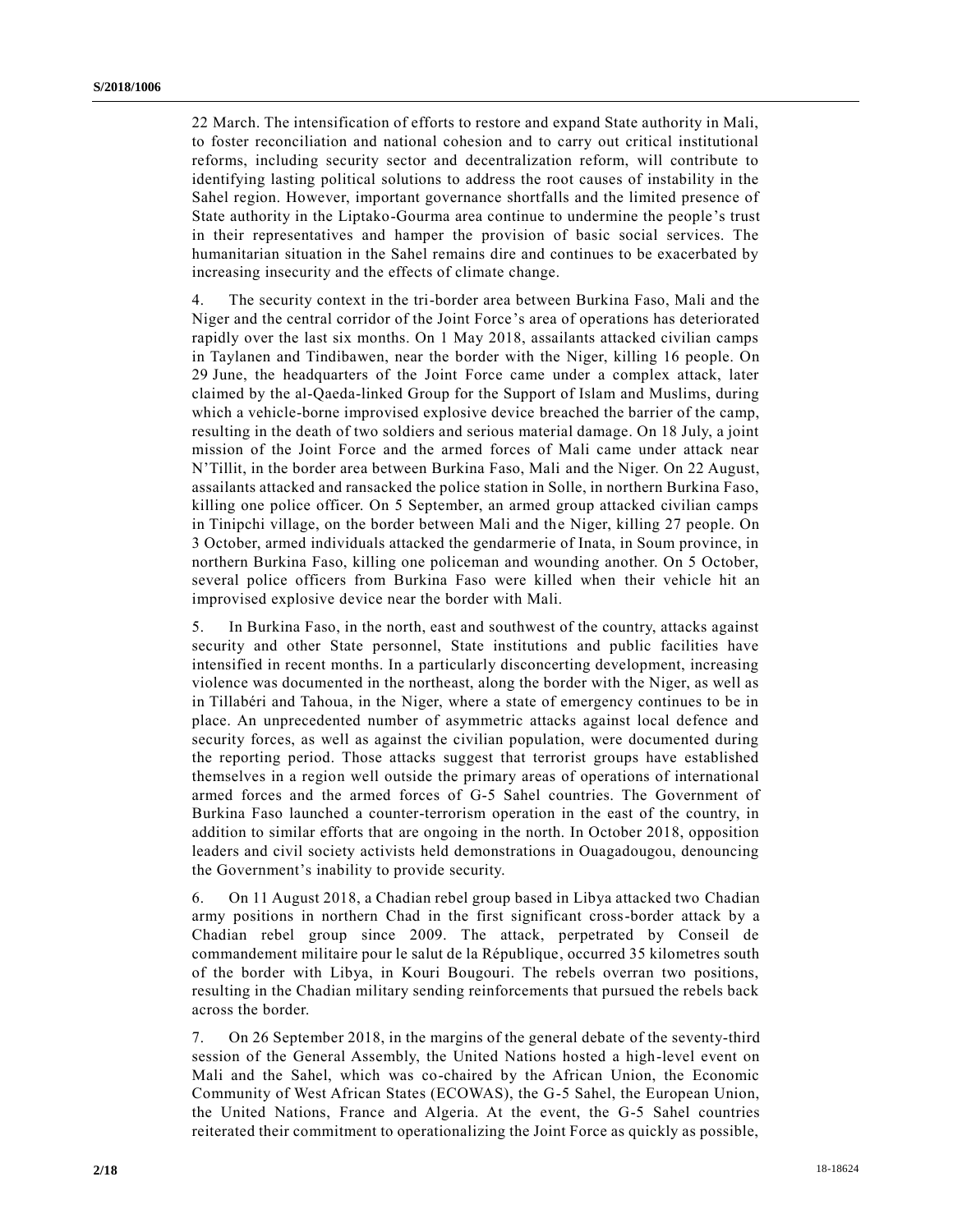but stressed that the lack of predictable financing and shortfalls in equipment and capacity were responsible for the delays incurred. Representatives of donor countries reiterated their support for the Joint Force and urged G-5 Sahel countries to accelerate force generation efforts. In September, in their respective addresses to the General Assembly, President Keita and the Minister for Foreign Affairs of Burkina Faso, Alpha Barry, urged the Security Council to place the Joint Force under a Chapter VII mandate in order to ensure continuous support and funding. Minister Barry noted that, over the last three years, in Burkina Faso alone, terrorism had claimed more than 200 victims and led to the closure of over 520 schools, depriving some 56,000 children of an education.

#### **A. Deployment update: military component**

8. On 9 May 2018, the Defence and Security Committee of the G-5 Sahel convened its sixth ordinary session, in Ouagadougou. The chiefs of defence staff of G-5 Sahel countries expressed concern at the rising terrorist threat in the region and its implications for regional and international peace and security. They approved and adopted all framework documents and guiding principles for the operationalization of the Joint Force, notably on its operational structure, as well as concrete steps aimed at establishing its police component. On 13 May, the Ministers of Defence of the G-5 Sahel countries met in Ouagadougou and endorsed the outcomes of the sixth ordinary session of the Defence and Security Committee. They also requested the Committee to conduct, ahead of its next session, scheduled to take place in November in Bamako, a strategic review that would analyse the challenges in the environment in which the Joint Forces operates.

9. During the reporting period, troop deployment continued to be slowed by the absence of secure and fortified operating bases, capacity and equipment shortfalls and the multiple, overlapping demands placed on the armed and security forces of the G-5 Sahel countries. However, as at 26 October 2018, 80 per cent of troops had been deployed across the three Sectors (West, Central and East). The transfer of authority was concluded for all Sectors and command posts of the Joint Force in October 2018. However, given the lack of important equipment and infrastructure, the severity and aftermath of the Sévaré attack, and the appointment of a new Joint Force Commander, the deadline for attaining full operational capacity had to be postponed twice during the reporting period. A new date for the deadline still needs to be determined.

10. Between May and June 2018, the Joint Force carried out four operations. Operation Irgoka took place from 18 to 30 May in the area between Markoye, in Burkina Faso, and Ouanzerbéand Inates, in the Niger. The operation involved two inter-army detachments from Burkina Faso and the Niger under Joint Force command, in coordination with the armed forces of those two countries, as well as with Operation Barkhane. The central command post in Sévaré directed the operation, with support of the tactical command post and Sector Central headquarters in Niamey. From 13 to 24 June, the Joint Force carried out Operation Gourma in the tri-border area between Burkina Faso, Mali and the Niger, with the participation of two inter-army battalions from each of the three countries, and with the objective of disrupting the supply chains of terrorist and criminal groups and of reassuring the population living in that area. From 1 to 12 July, the Joint Force simultaneously conducted Operation Odossou along the northern border between Chad and the Niger, in Sector East, and Operation El Emel in Sector West. The command post for Sector East, temporarily located in N'Djamena, along with two inter-army battalions from Chad and the Niger, provided assistance for Operation Odossou. Operation El Emel was carried out by two Mauritanian battalions, with the objective of neutralizing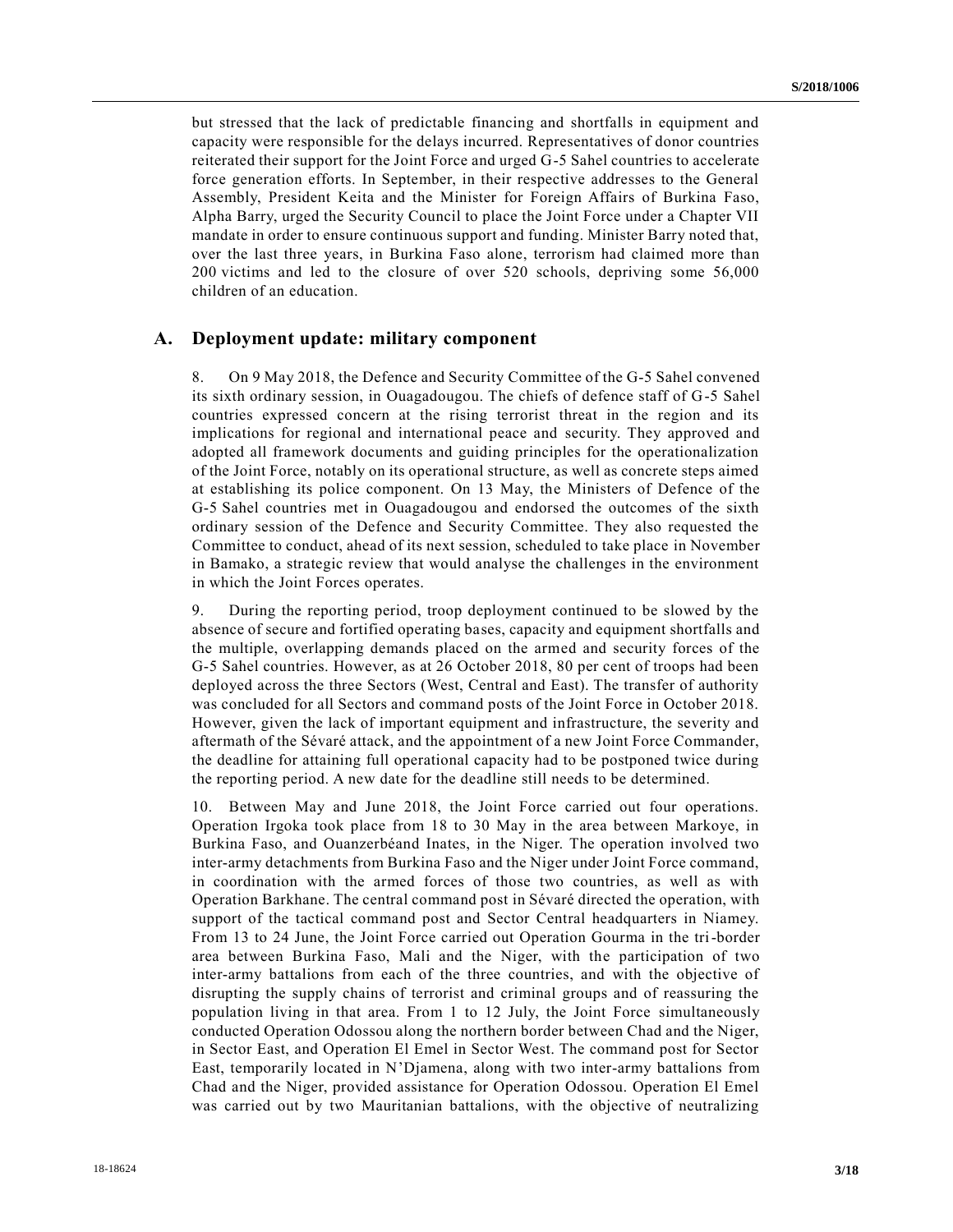terrorist armed groups present in the area extending from southern Bassikounou, in Mauritania, to northern Nampala, in Mali.

11. The attack on Joint Force headquarters in Sévaré on 29 June 2018 inflicted severe damage on its premises. The information and communications room was destroyed, and sensitive documents and archives were damaged. Consequently, tactical liaison and coordination with the army headquarters of the respective G-5 Sahel countries were disrupted. Since then, Joint Force headquarters staff have been scattered between Sévaré and Bamako, which has had a serious impact on planning and communication capabilities. As a result, and following the change in leadership, Joint Force operations were temporarily halted; they are projected to resume in December. In the margins of the swearing-in ceremony of President Keita on 22 September, the Heads of State of the G-5 Sahel countries decided to temporarily relocate the headquarters of the Joint Force to Bamako. Immediately after the attack, the European Union and the United Nations Multidimensional Integrated Stabilization Mission in Mali (MINUSMA) provided emergency information and communication materials.

12. On 25 October 2018, the Defence and Security Committee convened an extraordinary session in Niamey and decided to permanently relocate the headquarters of the Joint Force to Bamako and requested Malian authorities to identify a suitable site. The European Union offered its support, through one of its contractors, Expertise France, for the reconstruction of the Joint Force 's headquarters, once its location has been confirmed.

13. On 12 July 2018, Brigadier General Hanena Ould Sidi of Mauritania was appointed Commander of the Joint Force, replacing Brigadier General Didier Dacko of Mali, who had served in that capacity since June 2017. On 4 September, in the margins of his visit to Mali, the Under-Secretary-General for Peacekeeping Operations, along with my Special Representative for Mali, met with the new Commander and the Permanent Secretary of the G-5 Sahel. The Commander indicated that he intended to conduct comprehensive inspections of each battalion to ensure their compliance with the standards set pursuant to the strategic concept of operations and to further determine and clarify the nature and scope of needs at the command posts.

14. In the aftermath of the terrorist attack on Joint Force headquarters, the construction and fortification of Joint Force operating bases in order to protect personnel, arms, ammunition, equipment and supplies has become an ever more pressing objective. The Joint Force is developing a new priority plan for the construction and fortification of its camps, most of which are operating in precarious conditions. In his presentation on 26 September 2018 at the high-level event on Mali and the Sahel, the Commander of the Joint Force estimated the cost of co nstruction and reinforcement of the Joint Force's 14 camps at approximatively 80 million euros.

15. Following the attack on 11 August 2018 by Libya-based Chadian rebel groups on two Chadian army positions in the north of the country, Chad decided that the Sector East headquarters of the Joint Force, currently located in N'Djamena, and the Chadian battalion for Sector East, would be permanently relocated to Wour, near the northern frontier of the country. The Operation Barkhane force announced that it would support the redeployment of the battalion, while the European Union indicated that it would fund the construction of the new Sector East headquarters.

16. The Joint Force continues to face important training, capability and equipment shortfalls. The lack of individual protection equipment and armoured vehicles, the threat of improvised explosive devices, along with non-existent logistical supply chains to transport fuel and rations from MINUSMA bases to Joint Force command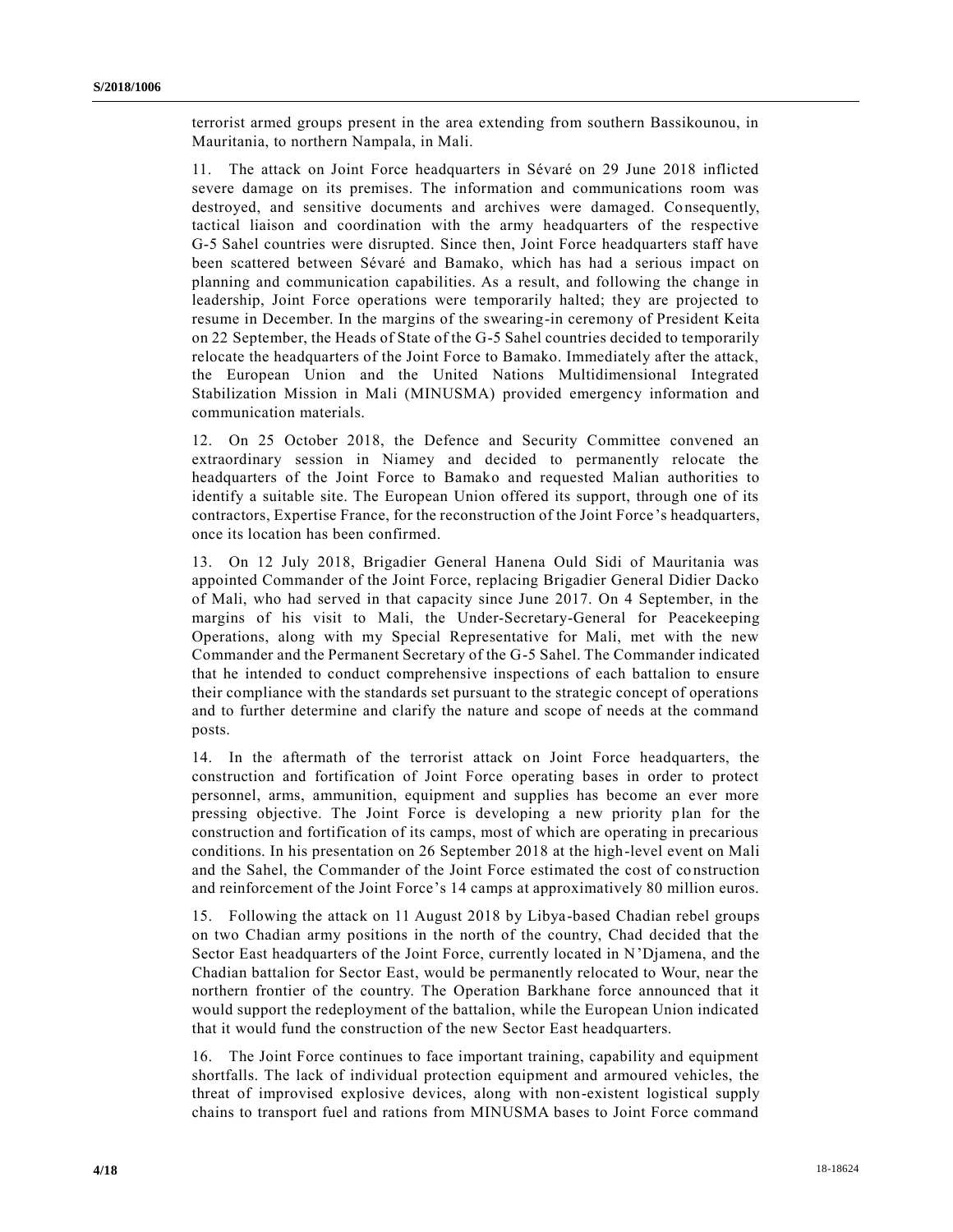posts, constitute major challenges and have delayed the resumption of Joint Force operations.

17. In response to a request for support by the Joint Force, the United Nations Mine Action Service developed a project proposal to build capacity across all G-5 Sahel countries to manage the asymmetric threat posed by explosive hazards. In mid-July 2018, in Nouakchott, the Permanent Secretary and the Joint Force Commander reiterated their endorsement of the proposed project as a prerequisite for the operationalization of the Joint Force. It was subsequently presented to the European Union coordination hub on 11 September and will be presented at the next meeting of the Defence and Security Committee in Bamako in November for final endorsement.

18. From 23 to 26 October, the European Union Training Mission in Mali and the Alioune Blondin Bey Peacekeeping School held a high-level workshop in Bamako for the incoming and outgoing chiefs of the three command posts, ahead of their rotation, as well as staff officers and advisers deployed to the headquarters of the Joint Force. Participants were briefed on the Joint Force's operational and security environment and the legal framework for its activities. The seminar also provided a valuable opportunity for the sharing of experiences among the officers in advance of their rotation.

#### **B. Deployment update: police and civilian component**

19. On 9 May 2018, the Defence and Security Committee validated the terms of reference for the Police Adviser, who is based at Joint Force headquarters and whose role it is to provide overall coordination of the police component. The Defence and Security Committee also validated the organizing principles for integration of and collaboration among the specialized investigation units and provost brigades within national security and judicial frameworks. The new police adviser, Abdellahi Sidi Aly, a Mauritanian national, was appointed on 7 August.

20. At the request of the Defence and Security Committee and with support of the United Nations Office on Drugs and Crime (UNODC), assessment missions to the G-5 Sahel countries were conducted. They were led by the Director-General of the National Police of the Niger and comprised representatives of the police and gendarmerie of the Niger, of the Joint Force, including the new police adviser, and of the permanent secretariat of the G-5 Sahel, along with experts from, inter alia, the European Union Common Security and Defence Policy mission in Niger, the International Criminal Police Organization (INTERPOL), the Office of the United Nations High Commissioner for Human Rights (OHCHR) and UNODC. The team visited Niamey on 30 and 31 July, Ouagadougou on 1 and 2 August, N'Djamena on 15 and 16 August, Bamako on 13 and 14 September, and Nouakchott on 10 and 11 October 2018. The objective of the missions was to mobilize support for the operationalization of the police component at the national level through awarenessraising sessions with the highest relevant national authorities and discussions on specific training and equipment needs. Delegations met with Ministers of Interior, Defence, Justice and the line ministries in charge of G-5 Sahel-related issues and conducted technical discussions with relevant national authorities, including the police and gendarmerie, and representatives of the justice system.

21. Following the assessment missions, the Government of the Niger established an investigation unit in Bankilaré as part the police component for Sector Central, as a satellite location of the Niger central service for the fight against terrorism and transnational organized crime, and deployed 15 judicial police officers there in September 2018. Furthermore, ongoing reconnaissance missions are preparing for the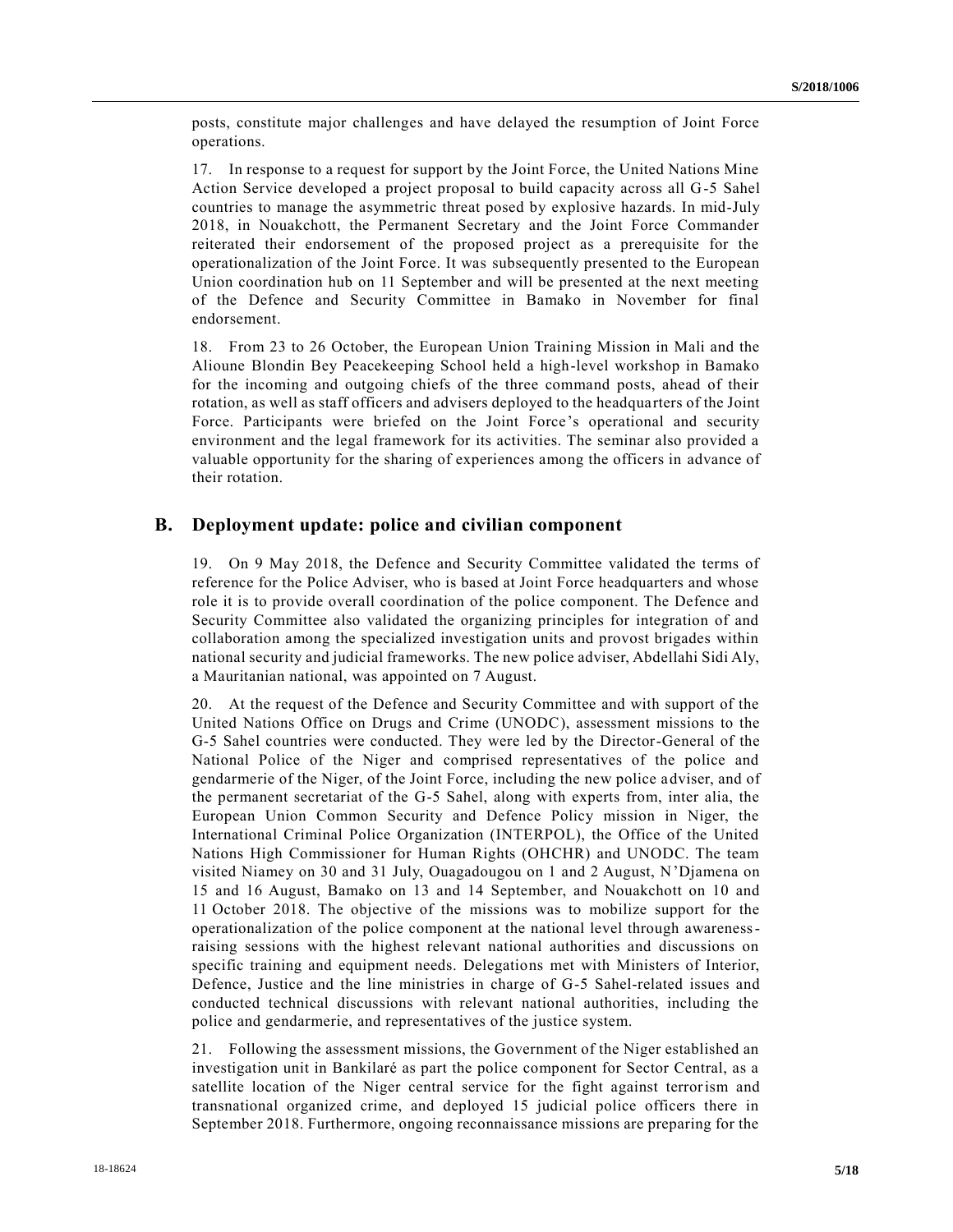establishment of a second investigation unit in Madama, in the Niger, in Sector East. In Burkina Faso, a decree was signed in September to set up a special investigation brigade for investigating terrorism and organized crime. The Government of Chad signed a decree creating the specialized investigation unit for the police component and has designated more 60 officers to join that unit and receive training. The unit will have a satellite location in Wour, in Sector East. In Mali, the specialized judicial unit intends to open satellite locations that will serve as investigation units for the police component. The Government of Mauritania plans to assign 20 law enforcement officers from specialized counterterrorism and drug control services to the investigation unit, which will be established near the Joint Force command post in Sector West.

22. Following the missions, participants recommended strengthening cooperation between law enforcement and justice authorities through the use of existing tools and mechanisms such as the G-5 Sahel Security Cooperation Platform and the Sahel Judicial Platform. They also recommended that Burkina Faso and Mauritania sign onto a justice cooperation agreement previously signed by Chad, Mali and the Niger in May 2017, the aim of which has been to strengthen border controls between the three countries and enhance cooperation in tackling transnational organized crime.

23. On 23 July 2018, INTERPOL held a meeting at its headquarters in Lyon, France, with the heads of police of the G-5 Sahel countries. The discussions focused on three key areas where INTERPOL could provide assistance to the Joint Force: (a) establishing a framework for information-sharing; (b) ensuring that relevant criminal information generated by Joint Force operations and investigations can be cross-checked and recorded in INTERPOL global databases; and (c) providing specialized and operational support for data analysis. INTERPOL and the G-5 Sahel countries agreed to continue to enhance their strategic partnership and dialogue in the three aforementioned areas.

24. From 17 to 21 September 2018, the Sahel Security College and the European Union Common Security and Defence Policy mission in Mali held a workshop attended by representatives of the judiciary, military and gendarmerie from the G-5 Sahel countries to define the roles and responsibilities of the provost police officers who are to be integrated into Joint Force battalions. Participants recommended the development of joint guidance and specialized training for the provost corps in the Joint Force.

### **C. Permanent secretariat**

25. The G-5 Sahel has continued to pursue efforts to restructure its secretariat to meet its operational demands, including those related to the operationalization of the Joint Force, its growing partnerships and development aspects, in particular those related to the implementation of the priority investment plan. Following a directive of the Council of Ministers, the permanent secretariat is now conducting an organizational audit to determine the duties of new staffing positions in line with the demands of its workload. As an interim measure, the permanent secretariat received staffing support from the European Union and several United Nations system entities, including UNODC, the Food and Agriculture Organization of the United Nations, the World Food Programme, the United Nations Development Programme (UNDP) and MINUSMA. Chad deployed a military officer to the Security and Defence Bureau of the permanent secretariat. Burkina Faso, Mali and the Niger have nominated finance, audit and procurement officers, who are to be deployed shortly.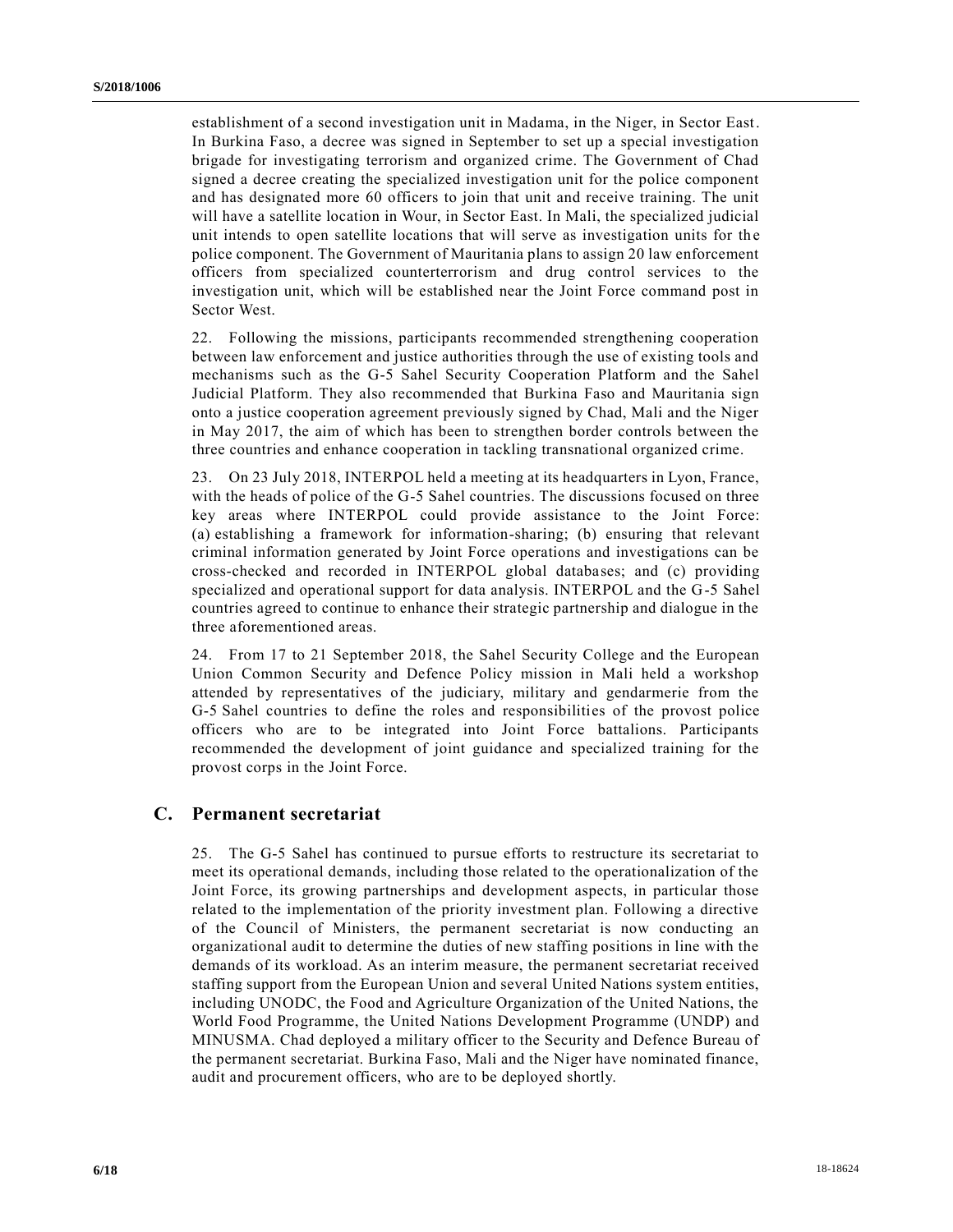## **III. Human rights and international humanitarian law compliance framework**

26. In its resolution [2391 \(2017\),](https://undocs.org/S/RES/2391(2017)) the Security Council underlined the need for the operations of the Joint Force to be conducted in full compliance with international law, including international humanitarian law, international human rights law and international refugee law, as applicable. It called upon the G-5 Sahel States to establish a "robust compliance framework" to prevent, investigate, address and publicly report violations of human rights and international humanitarian law. During the reporting period, OHCHR, MINUSMA and the Joint Force continued to work on the establishment of the framework, which was launched at a high-level workshop held in Bamako on 7 and 8 May 2018. The framework consists of a number of mechanisms and measures to prevent, mitigate and address violations and r epresents a pioneering approach to the integration of human rights into the new peace and security architecture. Its objective is to ensure that human rights is fully taken into account in security responses addressing new types of violence and conflict, including terrorism. Those measures involve criteria for selecting and screening troops, training troops and commanding officers, developing doctrine and standard operating procedures, including on arrest and detention, and improving responses to violations.

27. A technical advisory team from OHCHR and a child protection officer from MINUSMA were deployed to Sévaré in May 2018 to support the leadership of the Joint Force in the implementation of the compliance framework. The team worked closely with all the technical actors that contribute directly or indirectly to the establishment of the compliance framework, including MINUSMA, UNODC, the Center for Civilians in Conflict, the International Committee of the Red Cross (ICRC), the European Union Training Mission in Mali, the European Union Common Security and Defence Policy mission in Mali and the Operation Barkhane force.

28. From 3 to 5 July 2018, the Joint Force, with support from the European Union Training Mission in Mali, OHCHR and the Alioune Blondin Beye Peacekeeping School, held a workshop on the Joint Force's training plan, with a view to agreeing on priority training targets and specialized topics for Joint Force officers and the police component, in order to contextualize and tailor training requirements to the operational environment. The training targets also included the identification of next steps for operationalizing the police component and its provost corps.

29. From July to September 2018, an OHCHR technical advisory team and Joint Force staff officers conducted joint visits to all G-5 Sahel countries. They conducted a series of awareness-raising and pre-deployment activities on the compliance framework, in conjunction with the respective army headquarters and sector and field units. Specifically, the teams reviewed existing selection and screening standards and processes, as well as relevant pre-deployment training systems and plans in each country. They also conducted a lessons-learned exercise with respect to the protection of citizens as part of six Joint Force operations, along with a training session on the integration of civilian protection into the planning and conduct of operations for army headquarters and sector and field units.

30. From 16 to 27 July 2018, 30 Joint Force commanding officers received integrated training in Bamako, with the support of technical partners such as the European Union Training Mission in Mali, the European Union Common Security and Defence Policy mission in Mali, ICRC and MINUSMA and OHCHR. During the training, OHCHR focused on raising awareness among field commanders regarding the compliance framework applicable to the Joint Force.

31. During the reporting period, MINUSMA investigated serious human rights violations related to the operations of the Joint Force, while using the information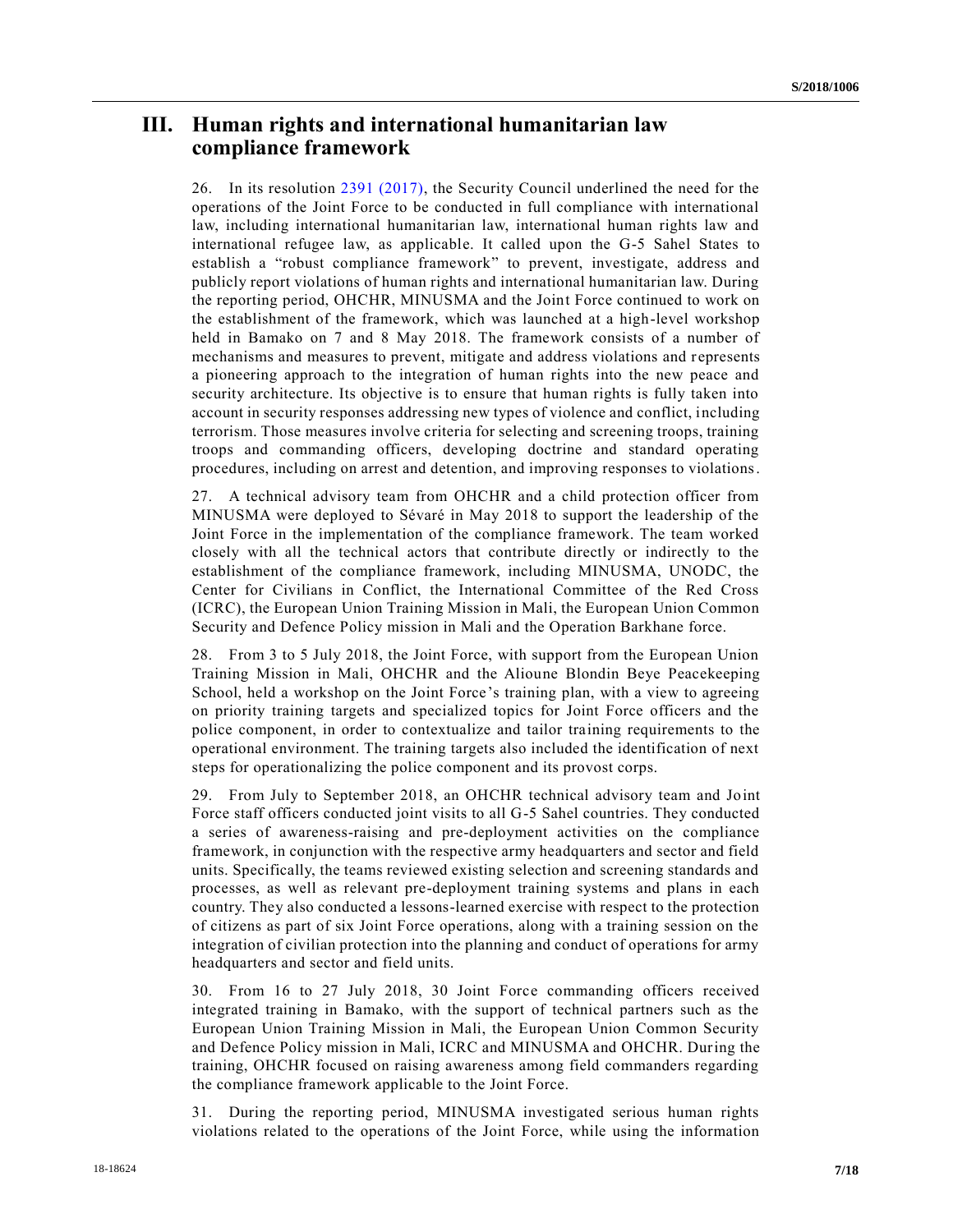resulting from its monitoring activities to help strengthen the response by authorities and the Joint Force to violations. MINUSMA also supported the Malian authorities in investigating the killing of 12 civilians, on 19 May, by elements of the Malian armed forces under Joint Force command, in Boulikessi, in the Mopti region, allegedly in retaliation for the killing of one soldier. MINUSMA also supported the in-situ investigation by the Joint Force into the incident, the results of which were shared with the Ministry of Defence. On 7 June, the Ministry of Defence declared that "grey areas" remained after the Joint Force's investigation and opened its own investigation into the matter. As a precautionary measure, on 13 June, the Ministry of Defence ordered the transfer of the contingent concerned to Bamako, relieved its members of their duty, and mandated that they remain at the disposal of the military justice system. The contingent was replaced by another military unit from Sévaré. On 7 July, the Ministry of Defence established a "special commission" to investigate the case and designated the Mopti prosecutor as a military prosecutor and head of the special commission. The Mopti prosecutor opened a criminal investigation. On 5 September, the Mopti prosecutor requested MINUSMA assistance in continuing the investigation, along with members of the special commission, in particular by providing a military forensic medical specialist and national investigators from the judicial investigation service. The prosecutor subsequently travelled to Boulikessi to conduct further investigations, including forensic research. The special commission is currently drafting its conclusions, which will be shared with the Minister of Defence and the United Nations, in accordance with the provisions of the technical arrangement.

32. On 20 October 2018, unidentified armed men attacked a Malian armed forces vehicle carrying Malian elements of the Joint Force some 200 metres from the market in Boulikessi, near the border with Burkina Faso, killing one soldier and wounding several others. On October 28 and 1 November, MINUSMA human rights officers visited a group of 14 individuals who had been arrested and transferred to Bamako in connection with the criminal investigation into the incident. The human rights officers will continue to monitor the investigation.

## **IV. Issues and challenges**

33. While G-5 Sahel countries and some donors alike maintained their efforts to swiftly operationalize the Joint Force, as mentioned previously, the full deployment and equipping of troops and the police component continue to be slowed by major training and capability shortfalls, the absence of fortified and secure operational bases and inadequate funding. National security forces in G-5 Sahel countries remain overstretched, as they respond to multiple overlapping security threats and conduct domestic military and security operations. At the same time, while contributing 40 per cent of troops deployed to MINUSMA, the national security forces also participate in a multitude of joint initiatives such as a joint military partnership for transborder cooperation, which has served as a framework for joint border operations among G-5 Sahel countries and the Operation Barkhane force since 2015, the joint Chad-Sudan force, the newly created "G-4" (see paragraph 58 below) and the Multinational Joint Task Force to fight Boko Haram.

34. Considering the above, especially the multiple joint border initiatives among countries in the region, it is necessary to clarify and further develop the Joint Force 's strategic concept of operations. Current efforts to operationalize the Joint Force are focused on phase one, which entails joint border operations in the three Sectors. However, such operations had already been carried prior to the establishment of the Joint Force. Furthermore, given the increased mobility and sophistication of terrorist armed groups, it might be more advisable for the long term to have a model aimed at creating a more nimble and flexible network of advanced command posts with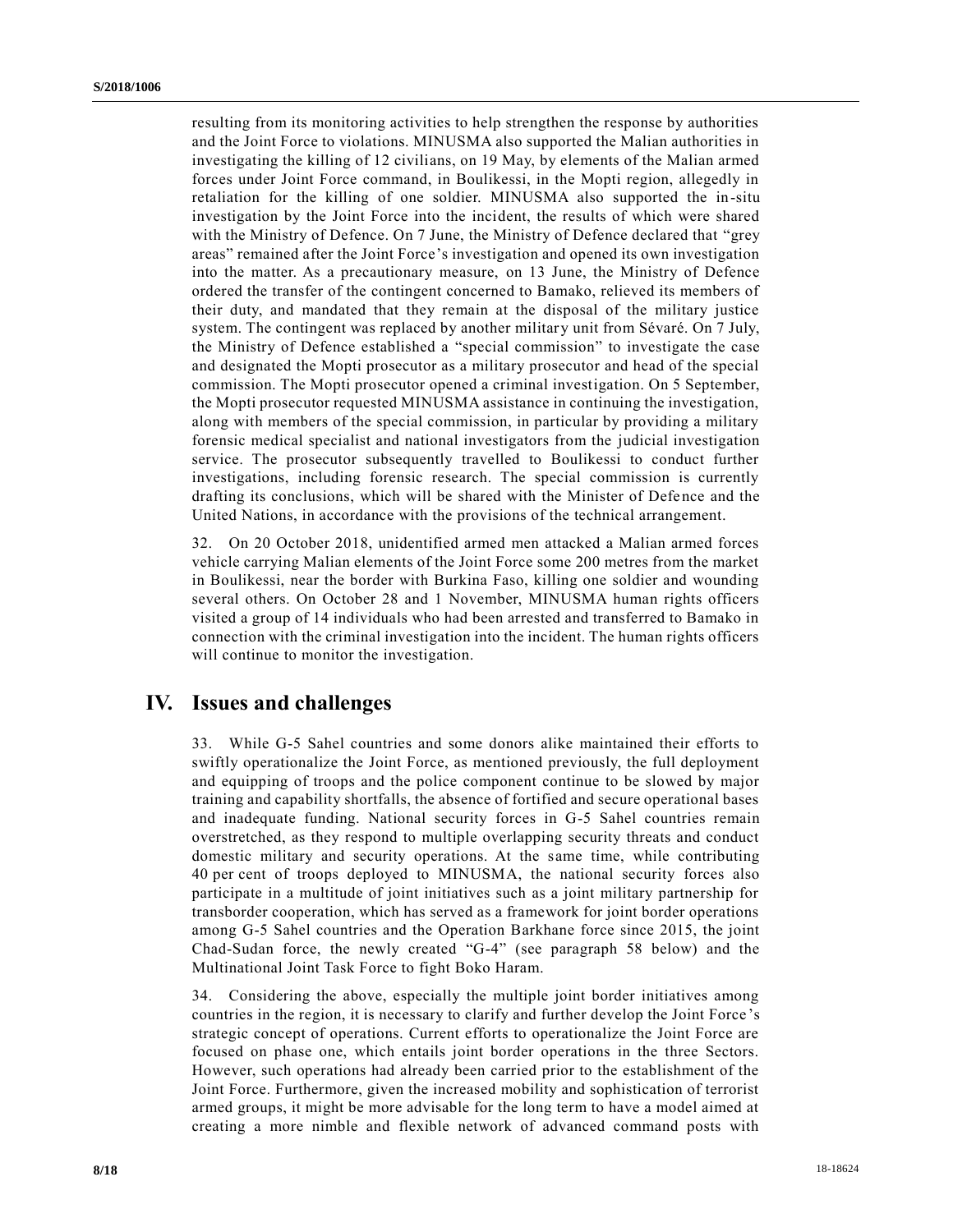comprehensive early-warning mechanisms, as opposed to static bases that require significant infrastructure investment and funding. In addition, several aspects pertaining to phase one, such as the right to hot pursuit, especially in cases where armed forces might be operating under both national and Joint Force command in the same area, should be clarified, ideally before the Joint Force resumes its operations. In accordance with the strategic concept of operations, there is to be an eventual transition to phase two, which would see the transformation of the Joint Force into a regional counter-terrorism brigade operating under unified command. However, the strategic concept of operations does not include more details on the regional and tactical scope of such a force. In addition, given the vastness of the terrain and the different security challenges facing the G-5 Sahel countries, not all of which are terrorism-related, the further development and clarification of the strategic concept of operations remains a matter of urgency. G-5 Sahel countries will need to show unity of purpose and develop a shared vision to define the end state of the Joint Force, which in turn will bolster donor confidence.

35. Last but not least, the Joint Force continues to lack an overarching institutional framework, which would allow for a more effective translation of political decisions taken at the Head of State or ministerial level into tactical and operational directives. The distribution of roles and responsibilities among the Heads of State summit, the Defence and Security Committee, the Defence and Security Bureau and Joint Force command are not always clearly defined. Also pending is the establishment of a support group for the Joint Force, at the technical and political level, to serve as a platform for exchange and coordination with national, regional and international partners, and as requested by the Security Council in its resolution [2391 \(2017\).](https://undocs.org/S/RES/2391(2017))

## **V. International support for the Joint Force**

### **A. Multilateral support**

36. At an international high-level conference on the Sahel, held in Brussels on 23 February 2018, the European Union, its member States and other countries pledged 88 million euros to support the Joint Force, which, when added to previous contributions, brings the total of all pledges received to date to approximately 415.55 million euros. During the reporting period, almost all the needs expressed by the Joint Force in terms of armoured vehicles and individual protection equipment were matched with donor pledges. In addition, several procurement processes have gotten underway and a first batch of equipment has been delivered. The European Union coordination hub is overseeing efforts to match needs with pledges. With regard to infrastructure enhancements, Expertise France submitted a proposal for the reinforcement of Sector West headquarters and for the reconstruction of Joint Force headquarters. Various options for the reinforcement of Sector East headquarters and the new Joint Force headquarters are currently being explored. The table below provides an overview of the pledges received and the status of their disbursement. Of the total amount pledged, 45.9 per cent (approximately 190.76 million euros), has either been disbursed or allocated for procurement processes that are underway. Another 6.1 per cent (around 25.30 million euros) has been earmarked for procurement processes that will begin in the near future. The remaining 199.49 million euros that have been pledged have not yet been earmarked.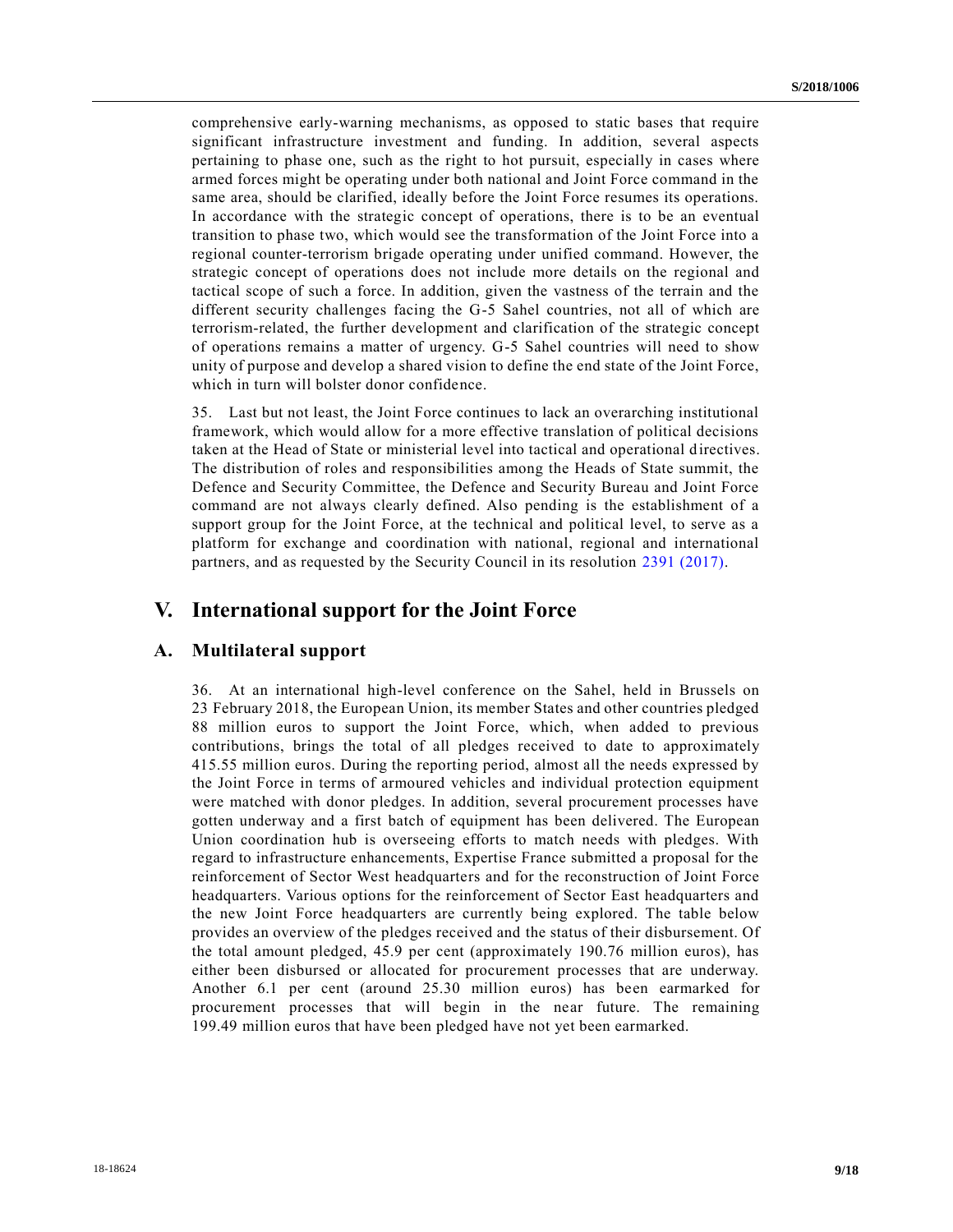|  |  |  | <b>Status of funds pledged in support of the Joint Force</b> |
|--|--|--|--------------------------------------------------------------|
|--|--|--|--------------------------------------------------------------|

(Millions of euros)

| Organization/country         | <b>Dishursed</b> | Disbursement<br>ongoing | Request<br>submitted<br>and<br>approved | <i>Offer</i><br>finalized | Pledges<br>received | Total  |
|------------------------------|------------------|-------------------------|-----------------------------------------|---------------------------|---------------------|--------|
| G-5 Sahel                    |                  |                         | 50.00                                   |                           |                     | 50.00  |
| European Union               | 7.94             | 1.50                    | 63.97                                   | 11.60                     |                     | 85.01  |
| European Union countries     | 7.97             | 20.08                   | 26.70                                   | 1.10                      | 1.03                | 56.88  |
| Non-European Union countries |                  |                         | 12.60                                   | 12.60                     | 198.46              | 223.66 |
| <b>Total</b>                 | 15.91            | 21.58                   | 153.27                                  | 25.30                     | 199.49              | 415.55 |

37. Within the framework of the African Peace Facility, the European Union has supported the operationalization of the Joint Force since its inception through an initial contribution of 50 million euros for services, infrastructure and equipment provided through Expertise France. At the international high-level conference on the Sahel, the European Union increased its contribution to a total of 100 million euros. An additional 25 million euros went to Expertise France by which the European Union broadened coverage to include funding for MINUSMA operational and logistical support for the Joint Force (10 million euros), support for OHCHR in implementing the human rights compliance framework (10 million euros) and support for the G-5 Sahel to develop its governance structure (5 million euros).

#### **Support through Expertise France**

38. During the reporting period, the Joint Force Commander submitted 12 requests for the provision of services, infrastructure and equipment to Expertise France. Of those, four requests have been validated and implemented by Expertise France (the delivery of 1,050 personal protection equipment kits to the G-5 Sahel countries and the provision of furniture for Joint Force headquarters and two generators). Requests for the procurement of 30 vehicles and the provision of per diems to Joint Force headquarters and Sector headquarters personnel are currently being handled by Expertise France. Proposals for the reinforcement and fortification of Sector West headquarters in Nbeiket el Ahouach, in Mauritania, the provision of anti-improvised explosive device kits and training for specialized personnel, as well as the procurement of 42 unarmed armoured personnel carriers, were developed and submitted by Expertise France, on the basis of Joint Force requests, which were resubmitted to the Joint Force Commander for final validation.

#### **Implementation of the human rights and international humanitarian law compliance framework**

39. On 20 June 2018, the European Union and OHCHR signed a pillar assessed grant or delegation agreement, by which the modalities for disbursing the European Union's contribution of 10 million euros for the establishment of the human rights compliance framework were determined. The first tranche of funding (5 million euros) has since been transferred to OHCHR, and the first implementation phase is well underway (see section III above).

#### **Support for the development of the G-5 Sahel governance structure**

40. The European Union is in the final stages of negotiating a project in support of the G-5 Sahel governance structure with the German development cooperation agency, Deutsche Gesellschaft fûr Internationale Zusammenarbeit. The project will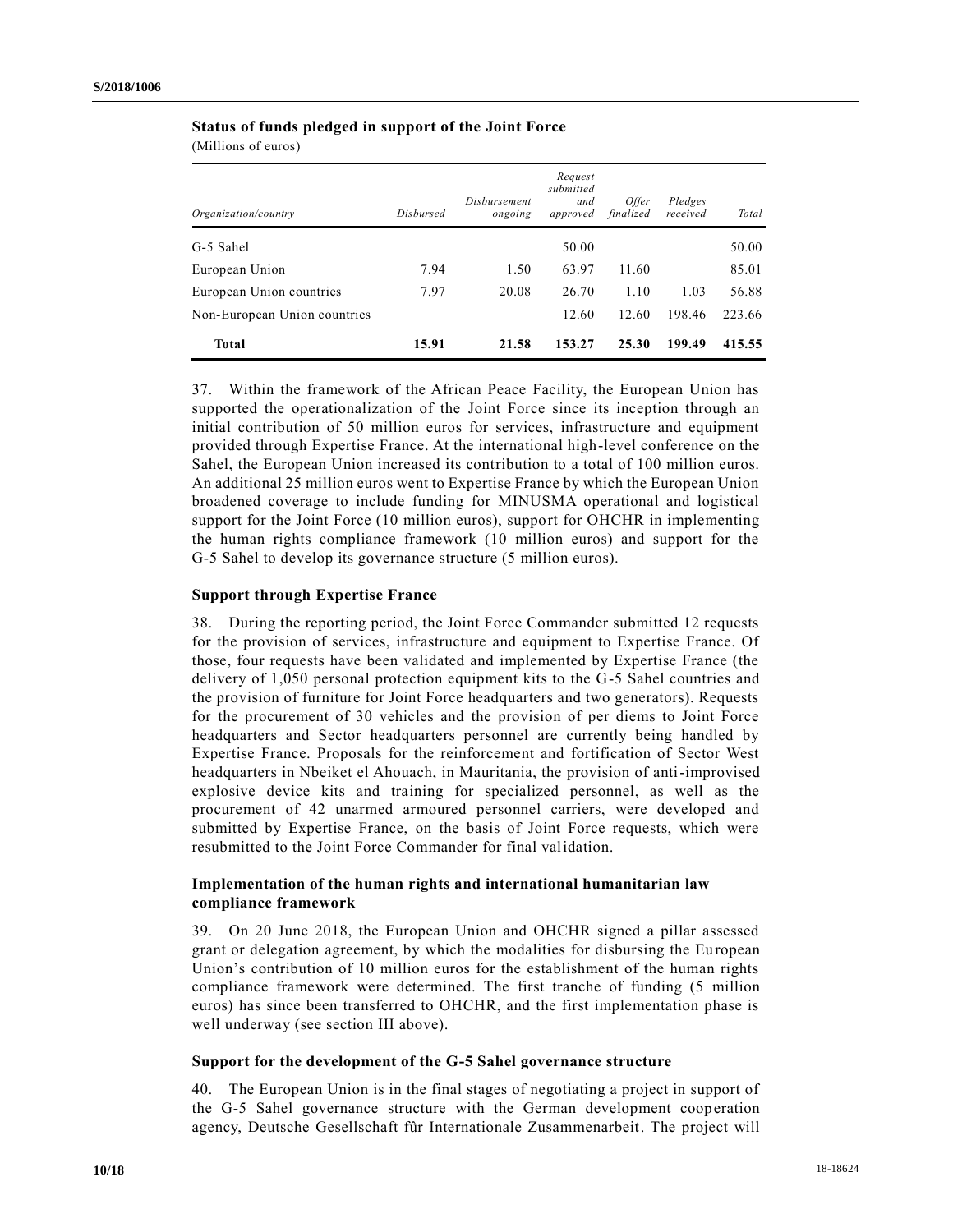likely encompass support for the Sahel Defence College, the Sahelian Threat Analysis and Early Warning Centre, the Defence and Security Office of the G-5 Sahel permanent secretariat and the support committee for the G-5 Sahel trust fund.

41. Efforts are underway to establish a trust fund for the G-5 Sahel in Nouakchott. The trust fund has received contributions from Rwanda (\$500,000) and the West African Economic and Monetary Union (500 million CFA francs, or approximately \$867,000), which are being used to establish a support committee for the trust fund. An office has been identified in Nouakchott for the work of the support committee and will host two officers from each G-5 Sahel country. The trust fund has yet to receive the pledges made during the high-level international conference on the Sahel.

#### **B. Bilateral support**

42. Seven States members of the European Union channelled contributions through the African Peace Facility that totalled 14.7 million euros: 7.6 million euros (from Belgium, Czechia, Denmark, Finland, the Netherlands and the United Kingdom of Great Britain and Northern Ireland) for the provision of equipment, services and infrastructure through Expertise France, with the remaining 7.1 million (from Denmark, Luxembourg, the Netherlands and the United Kingdom) to be used for the implementation of the compliance framework through OHCHR.

43. In addition, a number of countries continued to provide bilateral assistance to the Joint Force and to the armed forces and security forces of G-5 Sahel countries, in support of national border control and counter-terrorism efforts. The Operation Barkhane force assisted with planning and carrying out the four operations conducted by the Joint Force during the reporting period. France has also provided 12 million euros for training and equipment for the Joint Force and deployed three military advisers to the G-5 Sahel permanent secretariat, the support committee for the G-5 Sahel trust fund, and the Sahel Defence College. Through its Ministry of Foreign Affairs, France channelled contributions from Czechia, Denmark, Luxembourg, Slovakia and Slovenia to provide individual protection and medical equipment worth 440,000 euros to the Joint Force. On 11 September 2018, at the most recent meeting of the European Union coordination hub, the United States of America announced a contribution of \$45 million in addition to the \$60 million it had already pledged in October 2017. Spain is providing tactical support, including 27.5 flight hours per month and 10.5 tons of cargo per month. Germany is providing bilateral support for equipment, infrastructure and training totally an equivalent of 28 million euros.

### **C. Support for the United Nations Multidimensional Integrated Stabilization Mission in Mali**

44. Following the signature of the technical arrangement on 23 February 2018 between the G-5 Sahel countries, the European Union and the United Nations, and the pillar assessed grant or delegation agreement between the United Nations and the European Union (providing for the payment to MINUSMA of 10 million euros by the European Union), MINUSMA has put in place all the arrangements necessary to provide operational and logistical support to the Joint Force. On 3 May, the European Union disbursed the first tranche of 5 million euros to the Mission. MINUSMA has developed a mission support plan for the Joint Force, approved on 29 June, by which a joint logistics liaison and coordination cell was established. The Mission, together with the Joint Force, is finalizing a joint annual support plan. MINUSMA also hosts regular tripartite coordination meetings in Bamako with the Joint Force and the European Union. Between May and June, the Mission received nine requests for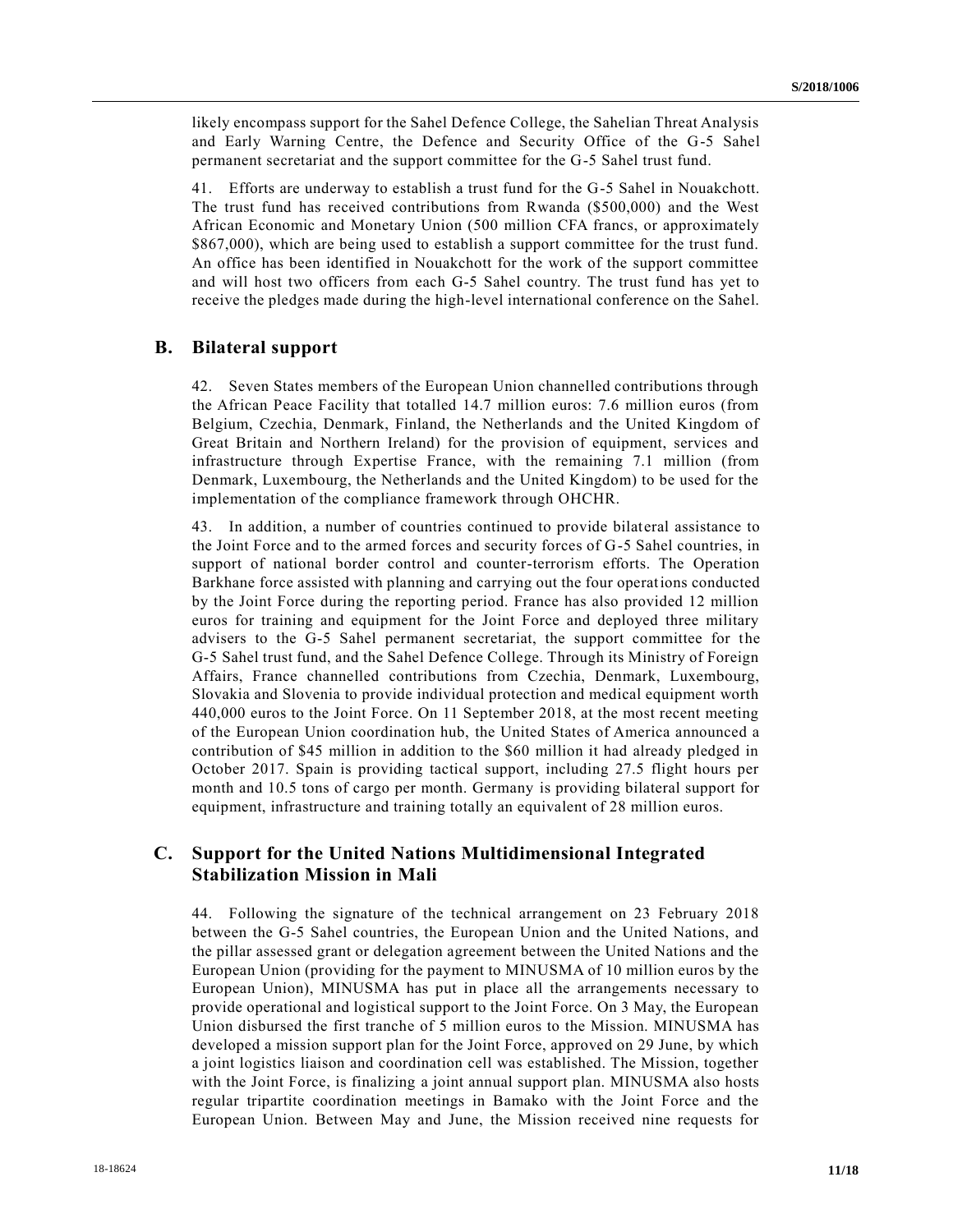support from the Joint Force worth approximately \$1.3 million, including support for transport, engineering advisory services, combat rations, fuel, oil and lubricants. MINUSMA responded favourably to all requests. However, owing to the above-mentioned logistical constraints and lack of logistics capabilities in terms of transportation and storage facilities, most of the life support consumables could not be collected by the Joint Force and remain at the Mission's logistics bases.

45. In May 2018, MINUSMA responded favourably to a request to transport 10 G-5 Sahel personnel by air from Mopti, Mali, to Boulikessi, Mali, to investigate the alleged human rights violations referred to in paragraph 30 above. Following the 29 June attack on its central command headquarters in Sévaré, the Joint Force requested the Mission's support in restoring its headquarters communications system. In response, MINUSMA provided emergency communications and information technology equipment on a loan basis.

46. In July 2018, MINUSMA prepared generic engineering and technical designs and scopes of work for the construction and fortification of five camps intended to host the Malian battalions of the Joint Force in Boulikessi, Gomakoura, Guiré, Nampala and Tessit. However, the Joint Force informed the Mission that it no longer required assistance in fortifying the Guiré camp, and instead sought engineering support for the horizontal construction of two 4-hectare and two 10-hectare camps, at a total estimated cost of \$12.5 million, as well as for the rehabilitation of the Joint Force's central command headquarters at a new location in Bamako at a total cost of \$15 million. In September, following consultations with the Joint Force, the Mission completed a scope of work for the Tessit camp and awaits approval by the Joint Force of the designs for the remaining camps. However, MINUSMA continues to lack the prerequisite funding to carry out construction work in the absence of donor commitments to cover the full range of support measures it has been mandated to provide to the Joint Force pursuant to resolution [2391 \(2017\).](https://undocs.org/S/RES/2391(2017)) Although the European Union confirmed its willingness, upon formal request from the Mission and with the consent of the Joint Force, to authorize the reallocation of funds channelled to MINUSMA initially earmarked for life support consumables and medical evacuations for use in the construction and fortification of camps, the Mission still lacks approximately \$27.5 million to provide its full support package.

### **D. Funding gaps and challenges**

47. While important progress has been made in disbursing pledges received, some 199.49 million euros, nearly half of the total amount pledged to date, have not been earmarked, let alone disbursed, despite the remarkable efforts of the European Union coordination hub in that regard. One year after the Joint Force attained initial operational capacity, lengthy and cumbersome procurement processes have delayed the delivery of urgently required equipment, in particular armoured vehicles and individual protection equipment. MINUSMA continues to face a funding gap of approximately \$27.5 million, which has left the Mission unable to provide the engineering support that has been mandated and will contribute to further delays in operationalizing the Joint Force.

## **VI. Support options going forward**

48. In my two previous reports on the Joint Force, I presented options for United Nations support for the Joint Force, ranging from the establishment of a dedicated United Nations office funded through assessed contributions, to the provision more limited assistance through MINUSMA. The Security Council, with its adoption of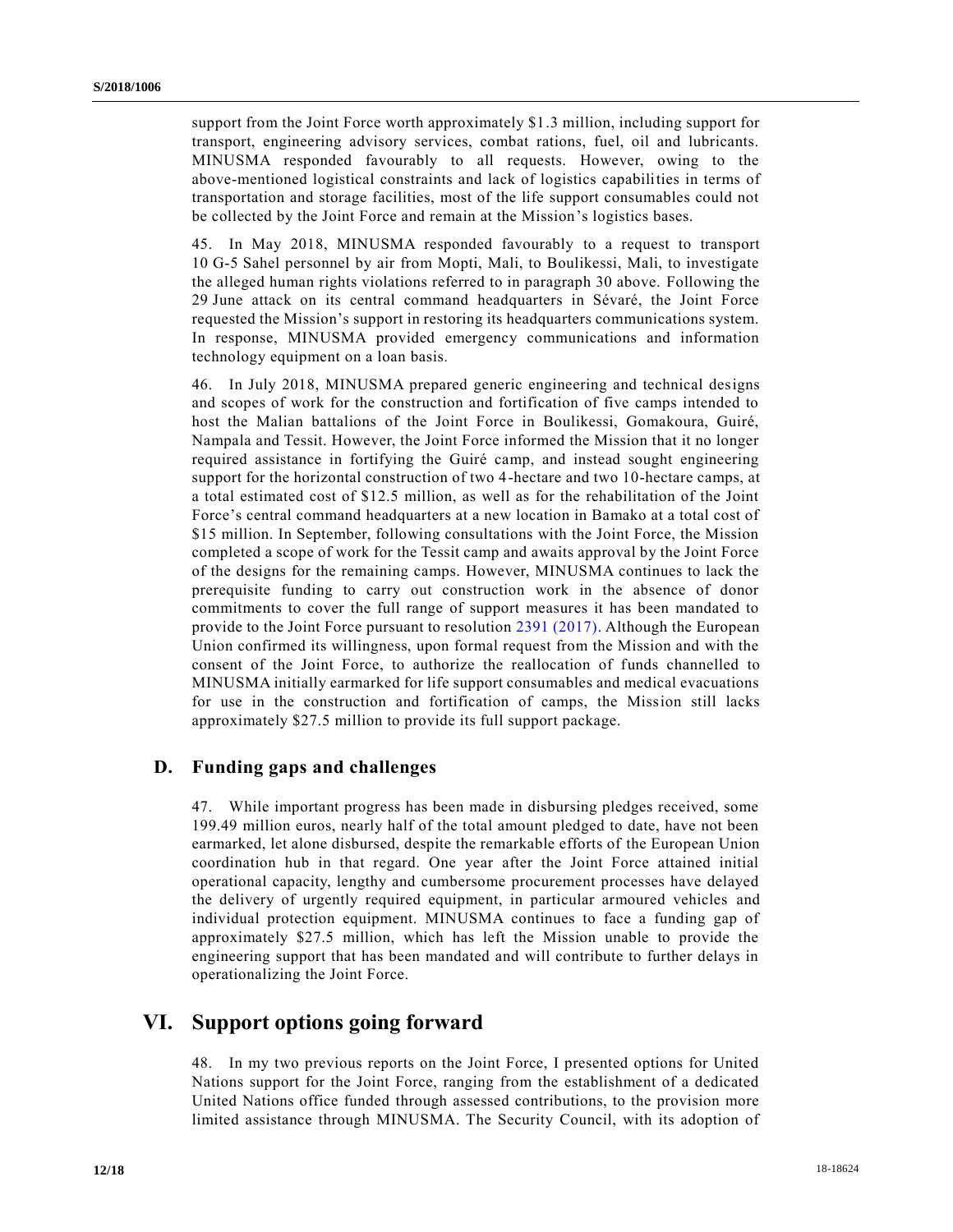resolution [2391 \(2017\),](https://undocs.org/S/RES/2391(2017)) opted for the latter, namely, the provision of support through MINUSMA, limited to the territory of Mali and relying on the Mission's existing logistics and supply chains.

49. In the present report, I once again urge that a more extensive and comprehensive United Nations support package be developed for the Joint Force, through the establishment of a United Nations support office akin to the United Nations Support Office in Somalia for the African Union Mission in Somalia. While the swift and steadfast commitments made by various donors and partners and the tremendous efforts by the European Union to put in place and manage the coordination hub are commendable, difficulties in generating sustainable and predictable financing, as outlined above, present an important obstacle to the Joint Force's capacity to plan and implement operations beyond a timespan of a few months.

### **VII. Complementarity with other non-security initiatives**

50. The success of the Joint Force is also contingent on an effective, holistic strategy that addresses the root causes of insecurity and instability in the Sahel region. Even after it has attained full operational capability, the Joint Force can only be succe ssful if its efforts are part of a larger, coherent and integrated response, with preventive measures through the implementation of the United Nations integrated strategy for the Sahel. Through the recalibrated United Nations integrated strategy for the Sa hel and the United Nations Support Plan for the Sahel, the United Nations is mobilized to launch a coherent and holistic response that ensures complementarity with other initiatives in the Sahel and helps to strengthen governance, security and development in the region. They encompass, first and foremost, concerted efforts to address governance deficits in the region, through the implementation of inclusive and comprehensive security and justice sector reform and the restoration and expansion of State authority to provide basic security and social services. Several noteworthy initiatives, examples of which are outlined in the following section, are being implemented in G-5 Sahel countries, some of which merit scaling up, while others continue to face challenges related to insecurity. Ultimately, those initiatives should all be implemented under the umbrella of the United Nations integrated strategy for the Sahel in order to ensure synergies and complementarity.

### **A. National efforts**

51. In Mali, on 28 August 2018, following three months of intensive discussions, 34 Dogon and Fulani community leaders from Koro signed an intercommunal peace agreement in Sévaré. They committed to ending more than a year of intercommunal tensions over access to natural resources and to prioritizing the use of traditional mechanisms to prevent and manage disputes. The Henri Dunant Centre for Humanitarian Dialogue mediated the negotiation of the agreement at the request of the Government of Mali. Several community leaders from local associations that had not been included in the initiative criticized the agreement for its lack of inclusiveness. However, the communities directly concerned by the agreement expressed their explicit support. That flagship initiative, if implemented successfully, could serve as an example and, if scaled up, it could serve as the foundation for a broader, regional reconciliation and stabilization initiative to foster social cohesion in central Mali. Other social cohesion initiatives supported by the Centre for Humanitarian Dialogue and MINUSMA in Djenné and Mondoro districts in the Mopti region might indeed use Koro as example. MINUSMA, following extensive consultations with key partners and in support of the Government's integrated programme for the stabilization of central Mali, and complementing efforts by the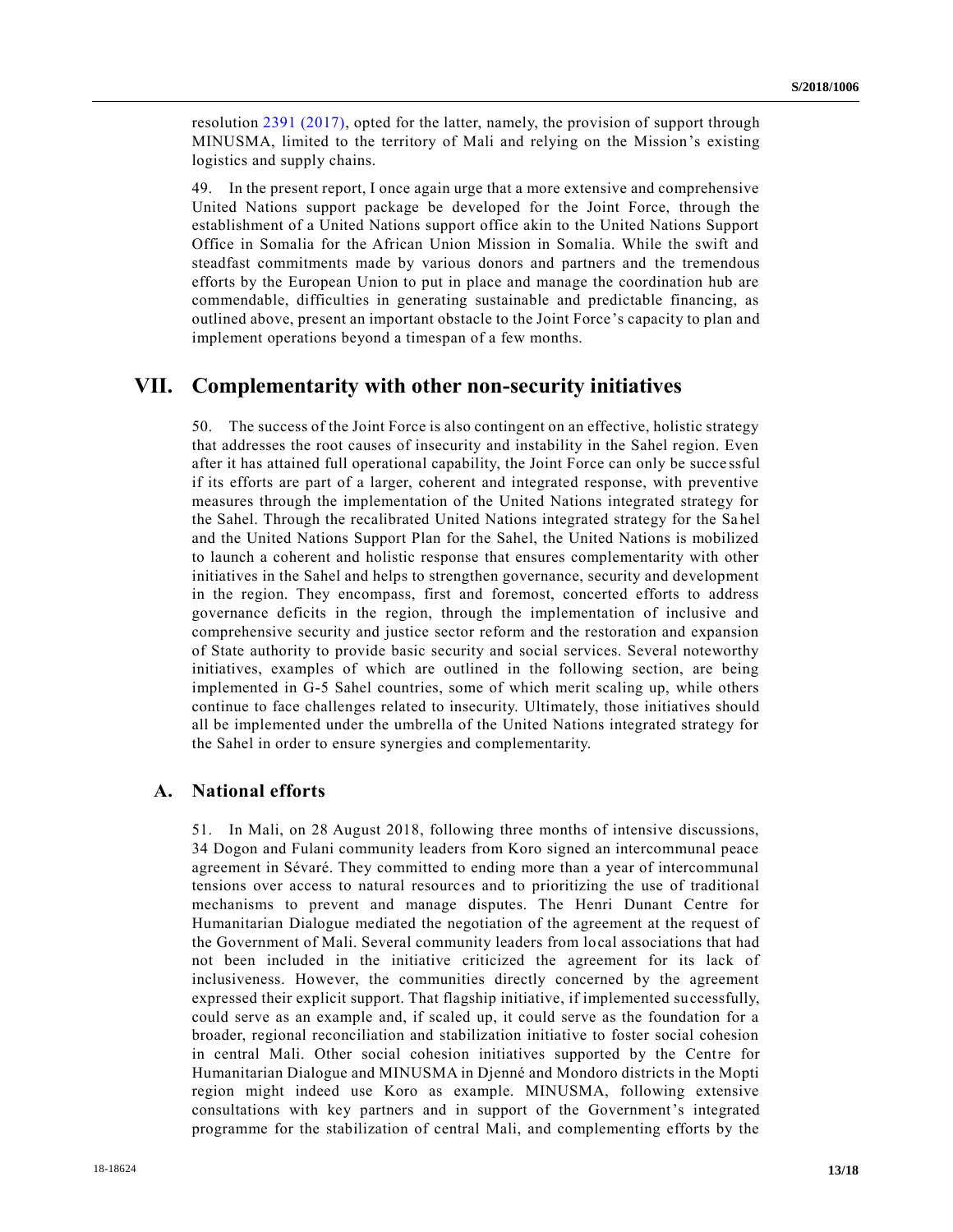Centre for Humanitarian Dialogue, developed a strategy to address the intercommunal conflict in Koro through support for mediation efforts, prevention of violent extremism and strengthening socioeconomic resilience.

52. UN-Women and UNDP are implementing a Peacebuilding Fund project on social cohesion in Ténenkou and Macina districts, in the Ségou region. The project is aimed at strengthening inter- and intra-community dialogue, raising awareness among the population of the Agreement on Peace and Reconciliation in Mali and increasing women's participation in the peace process. UNDP, in close collaboration with Burkina Faso, Mali and the Niger and with the International Organization for Migration (IOM), the United Nations Capital Development Fund and the Office of the United Nations High Commissioner for Refugees, is also implementing a Peacebuilding Fund-financed project that promotes community safety and social cohesion in the Liptako-Gourma area.

53. In Burkina Faso, the Government's emergency plan for the Sahel foresees investments in infrastructure, energy and public services totalling 700 million euros over three years. In June 2018, the European Union contributed 50 million euros to the programme. Progress has been hindered, however, by the deteriorating security situation in the north.

54. UNODC continues to support domestic efforts on the part of G-5 Sahel countries to counter organized crime and terrorism. Recently, with the assistance of UNODC, Mauritania adopted an action plan for countering terrorism. In Burkina Faso, University Ouaga II developed the region's first professional master's programme on anti-corruption, open to students from across West Africa, covering various perspectives on corruption, including economic, legal and social aspects. The programme will begin in the third quarter of 2018. Mali adopted a new national action plan to combat trafficking in persons for the period 2018–2022. In the Niger, 2.5 tons of cannabis were seized following surveillance by a joint airport interdiction task force at Niamey's international airport. Chad ratified the United Nations Convention against Corruption.

#### **B. Efforts under the G-5 Sahel priority investment plan**

55. In the margins of the thirty-first ordinary summit of the African Union, the G-5 Sahel held an extraordinary summit of Heads of State in Nouakchott on 2 July 2018. At the extraordinary summit, attended by all five Heads of State of the G-5 Sahel countries, in addition to President Macron of France and the Chair of the African Union Commission, the Security Council was urged to approve a Chapter VII mandate for the Joint Force and to accelerate the establishment of the G-5 Sahel trust fund. The leaders also condemned the 29 June attack on the headquarters of the Joint Force in Sévaré and decided to enhance its physical security. It also called for the harmonization of the G-5 Sahel priority investment plan and the United Nations Support Plan for the Sahel, and the alignment of the United Nations integrated strategy for the Sahel with the African Union strategy for the Sahel region.

56. As part of its stated objective to complement military interventions with development initiatives, the G-5 Sahel has been promoting partnerships to accelerate the implementation of its priority investment plan and to focus development interventions on areas where the most vulnerable communities live. On 30 October 2018, the G-5 Sahel Council of Ministers and the Sahel Alliance signed a letter of cooperation to implement an emergency programme for the rehabilitation of local infrastructure in border areas. The programme consists of rural water projects for communities and cattle herders, along with initiatives to promote social cohesion, access to justice and improved community safety in vulnerable border locations. The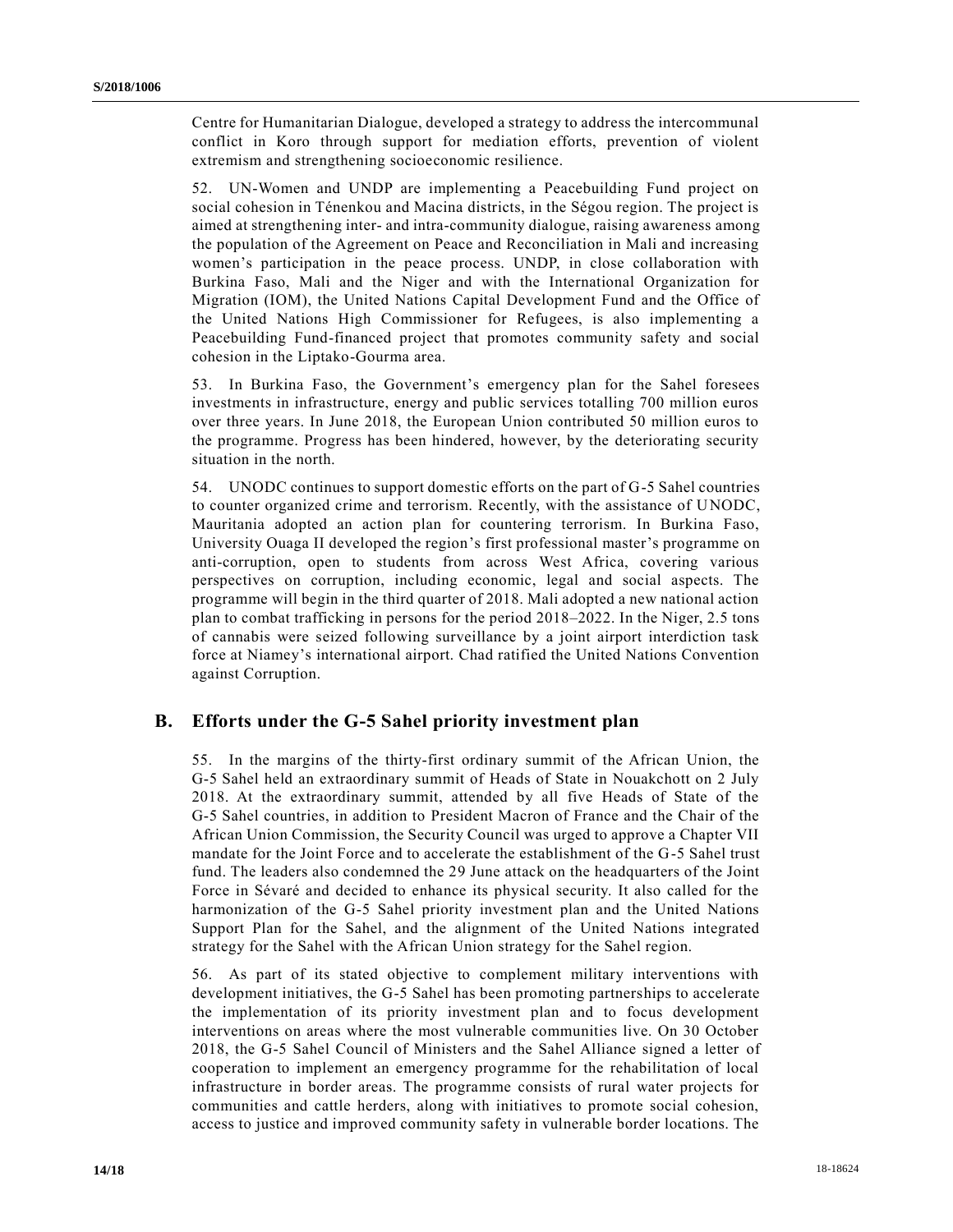portfolio of the priority investment plant was also revised. It now covers the period 2019–2021 and consists of 40 projects worth 1.9 billion euros. There are 27 infrastructure-related projects, with another 13 projects worth 767.63 million euros addressing the areas of governance, security and resilience. Seven of those projects are joint United Nations G-5 Sahel initiatives. The portfolio is expected to be presented on 6 December at a donor coordination conference in Nouakchott organized with the assistance of the United Nations and the European Union.

57. As part of its efforts to enhance the capacity of it security forces and improve operational readiness, the Sahel Defense College, based in Nouakchott, opened its doors to its first group of officers on 15 October 2018, following a successful trainingof-trainers session on 30 June for course instructors from Chad, Mali, Mauritania and the Niger. Its operational budget for the period 2018–2019 was approved by the Joint Chiefs of Staff of the G-5 Sahel countries. The Government of Mali provided a building in Bamako to house the Sahel Security College, which offers a wide range of short courses for civilians and security personnel on security-related issues, and has so far trained 366 gendarmes, magistrates, policemen, park rangers, border guards and civilians from G-5 Sahel countries. Its courses focus on capacity-building in respect of the role of judicial police, border security and training course design. In follow up to the decision at the G-5 Sahel summit of Heads of State to create a police academy, the Government of Chad nominated a focal person to liaise with the G-5 Sahel permanent secretariat to determine the related operational modalities and resource mobilization strategy.

### **C. United Nations integrated strategy for the Sahel**

58. The United Nations has increased its efforts to respond to the multifaceted challenges facing the Sahel, including through the United Nations integrated strategy for the Sahel. Those efforts are anchored in a strong resilience -building approach as part of the long-term development agenda for achieving peace and security in the region. On the margins of the thirty-first ordinary summit of the African Union, the United Nations presented a recalibrated strategy and launched the United Nations Support Plan for the Sahel. The Plan is aimed at better addressing the humanitariandevelopment nexus and its linkages to peace through a multisectoral, integrated and comprehensive approach to ensure greater coordination of collective action in the field. The Plan also aims at promoting synergies and complementarity among the strategies of the key partners, including the G-5 Sahel, the African Union, ECOWAS, the Economic Community of Central African States (ECCAS), the European Union and the Sahel Alliance, through a more global, coherent and integrated approach, while considering the policies, priorities and needs of each of the 10 Sahelian countries.

59. Ensuring ownership and leadership on the part of the countries of the Sahel and strengthening national and regional institutions, including the G-5 Sahel, is a key priority of the United Nations Support Plan for the Sahel. The United Nations has been active in providing support to the permanent secretariat of the G-5 Sahel. On 7 November 2018, my Special Adviser for the Sahel co-hosted a workshop with the regional heads of United Nations system entities in West Africa that brought together representatives of the G-5 Sahel permanent secretariat and United Nations entities working on the Sahel to further enhance harmonization between the priority investment plan and the United Nations Support Plan for the Sahel and to align priorities ahead of the donor coordination conference in December.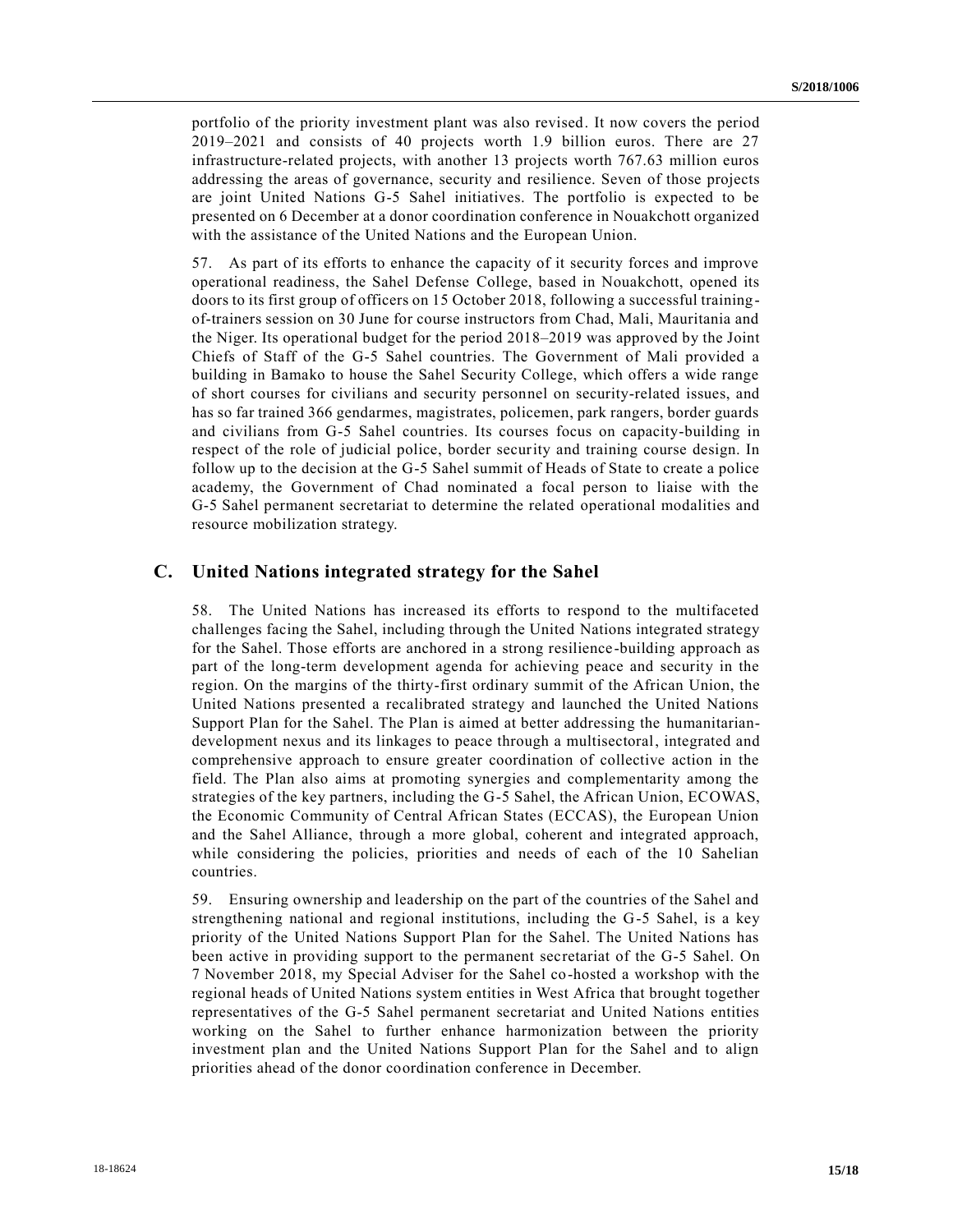### **D. Regional and subregional initiatives**

60. A new military partnership operating in the G-5 Sahel region was established on 31 May 2018 when Chad, Libya, the Niger and the Sudan (the "G-4") signed an agreement to jointly monitor and secure the borders among them, with a view to combating terrorism, illegal migration, human trafficking and other forms of cross-border crime.

61. On 30 July 2018, the Heads of State and Government of ECOWAS and ECCAS member States met in Lomé for their first summit, which saw also the participation of the G-5 Sahel, the Lake Chad Basin Commission and the United Nations Office for West Africa and the Sahel and the United Nations Regional Office for Central Africa. The Heads of State welcomed the commitment of countries that are members of the Multinational Joint Task Force and the G-5 Sahel Joint Force to the fight against terrorism and called upon all members States of the two economic communities to provide, in a spirit of inter-community solidarity, material, financial, technical and intelligence support to the armed forces of member States in the fight against terrorism in the Lake Chad Basin and the Sahel. They further requested the Security Council to place the G-5 Sahel Joint Force under Chapter VII of the Charter of the United Nations to provide it with sustainable and multilateral funding.

62. During the reporting period, the Counter-Terrorism Committee Executive Directorate and UNODC, together with the African Union and United Nations partners, including IOM and UNDP, supported the efforts of the Lake Chad Basin Commission in developing a stabilization strategy for the subregion (involving Cameroon, Chad, the Niger and Nigeria) pursuant to Security Council resolution [2349 \(2017\).](https://undocs.org/S/RES/2349(2017)) Two subregional conferences, held in N'Djamena from 10 to 13 April and from 11 to 19 July 2018, enabled the countries of the Lake Chad Basin Commission to articulate and agree on a common approach to the treatment of persons associated with Boko Haram, pursuant to Council resolutions [2178 \(2014\),](https://undocs.org/S/RES/2178(2014)) [2349 \(2017\)](https://undocs.org/S/RES/2349(2017)) and [2396 \(2017\),](https://undocs.org/S/RES/2396(2017)) in which the Council requested the development of comprehensive prosecution, rehabilitation and reintegration strategies. The substance of those discussions became a pillar of the Commission's regional strategy for the stabilization, recovery and resilience of areas in the Lake Chad Basin affected by Boko Haram activities, which was adopted on 30 August. Efforts will now focus on promoting awareness of the strategy among relevant national and regional stakeholders and on strengthening interagency cooperation among the Multinational Joint Task Force, national military forces and the criminal justice and civilian agencies that are necessary for its effective implementation.

## **VIII. Observations**

63. Some progress has been made since the establishment of the Joint Force in April 2017. I welcome the commitments and determination of the G-5 Sahel countries to overcome the many challenges they face in operationalizing the Joint Force. The heinous and brutal attack on the headquarters of the Joint Force could have been a devastating blow to this nascent initiative. Yet, in the face of adversity, the G-5 Sahel countries have persevered. Even without the crucial equipment, infrastructure and full support that it required, and with its personnel scattered across multiple locations, the new leadership of the Joint Force has continued its work with professionalism and determination. Reports that the Joint Force's operations will resume in December 2018 are encouraging and will send an important signal to adversaries that the Joint Force will not give up.

64. However, while progress has been made, much remains to be done and the obstacles that need to be overcome are manifold and complex. I urge the G-5 Sahel countries to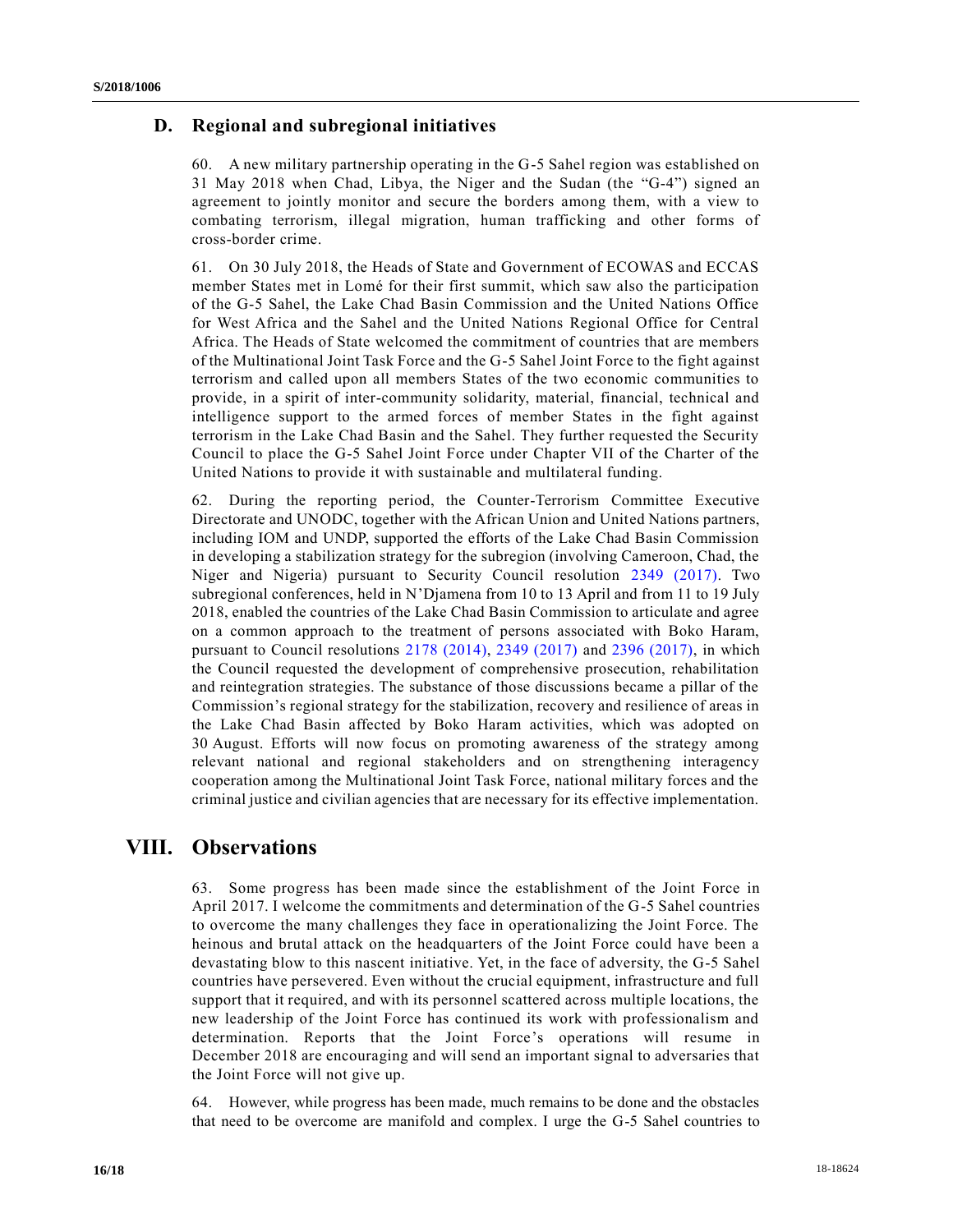accelerate efforts to deploy all outstanding troops and to fully establish the police component. Similarly, the G-5 Sahel countries need to step up their efforts to finalize the Joint Force's strategic concept of operations. Providing clarity on the desired end state of the Joint Force would not only serve to demonstrate unity of purpose but would also bolster donor confidence in this important initiative. I also urge donors to accelerate procedures to deploy the needed equipment. The lack of armoured vehicles and protection equipment, in particular, has hampered the Joint Force's capacity to operate.

65. The engagement of the senior levels of command of the Joint Force and the commitment of the G-5 Sahel countries to implementing the compliance framework is encouraging. I commend the efforts made thus far and call upon the Joint Force Commander and his staff to continue the positive steps they have taken to date. Sustained implementation of the compliance framework by the Joint Force will contribute to the prevention of violations and address the drivers of the conflict. Indeed, respect for human rights and international humanitarian law will be a key determining factor in the success of the Joint Force.

66. I am pleased to note the efforts undertaken in operationalizing the police component of the Joint Force in operations related to fighting terrorism and transnational organized crime. The police component has an integral role in the implementation of the Joint Force's compliance framework and in investigating allegations of human rights violations by members of the Joint Force.

67. I remain deeply concerned by the multifaceted challenges in the Sahel. The spread of insecurity and terrorism to other parts of the region, including into easter n Burkina Faso, is particularly worrying. Rebel attacks in eastern Chad indicate that borders are becoming more porous, and the vastness and inhospitability of the terrain poses serious challenges. Terrorism is a scourge that humanity will grapple with for the foreseeable future. Terrorism continues to have devastating effects on lives and livelihoods, depriving entire communities of access not only to basic social services, but also to long-term opportunities and perspectives. Our response, as the international community, must be as agile and multifaceted as the threats we face. The countries of the Sahel will require the support of all their regional and international partners to ensure that the expanding terrorism threat receives urgent attention, including though the provision of development aid to counter the impact of poverty and despair in providing fertile ground for terrorism.

68. As the Joint Force steps up its actions against terrorism, it will be critical to win the minds and hearts of the populations concerned. Addressing violent extremism and terrorism through security measures is essential, but must be accompanied by development programmes, civilian capacity-building activities, including in areas such as human rights, gender equality and development.

69. The Joint Force needs to be supported by a broader political and institutional framework that can guide its operations, ensure alignment with a broader regional strategy and simultaneously help to translate strategic decisions into operational and tactical measures. Establishing a support group for the Joint Force, which I have called for to be urgently established in my previous two reports on this matter, will help to solidify the institutional framework of the Joint Force, reinforce links between the support group and the African Union, including through the Nouakchott Process, and ensure that it is an integral part of the African Peace and Security Architecture. Indeed, reinforcing partnerships and strengthening the role of the African Uni on, in line with my Action For Peacekeeping initiative, will be instrumental to enhancing coordination and information-sharing with other regional initiatives, such as the Multinational Joint Task Force. I encourage the members of the Security Council to address this during their upcoming debate on African-led peace operations.